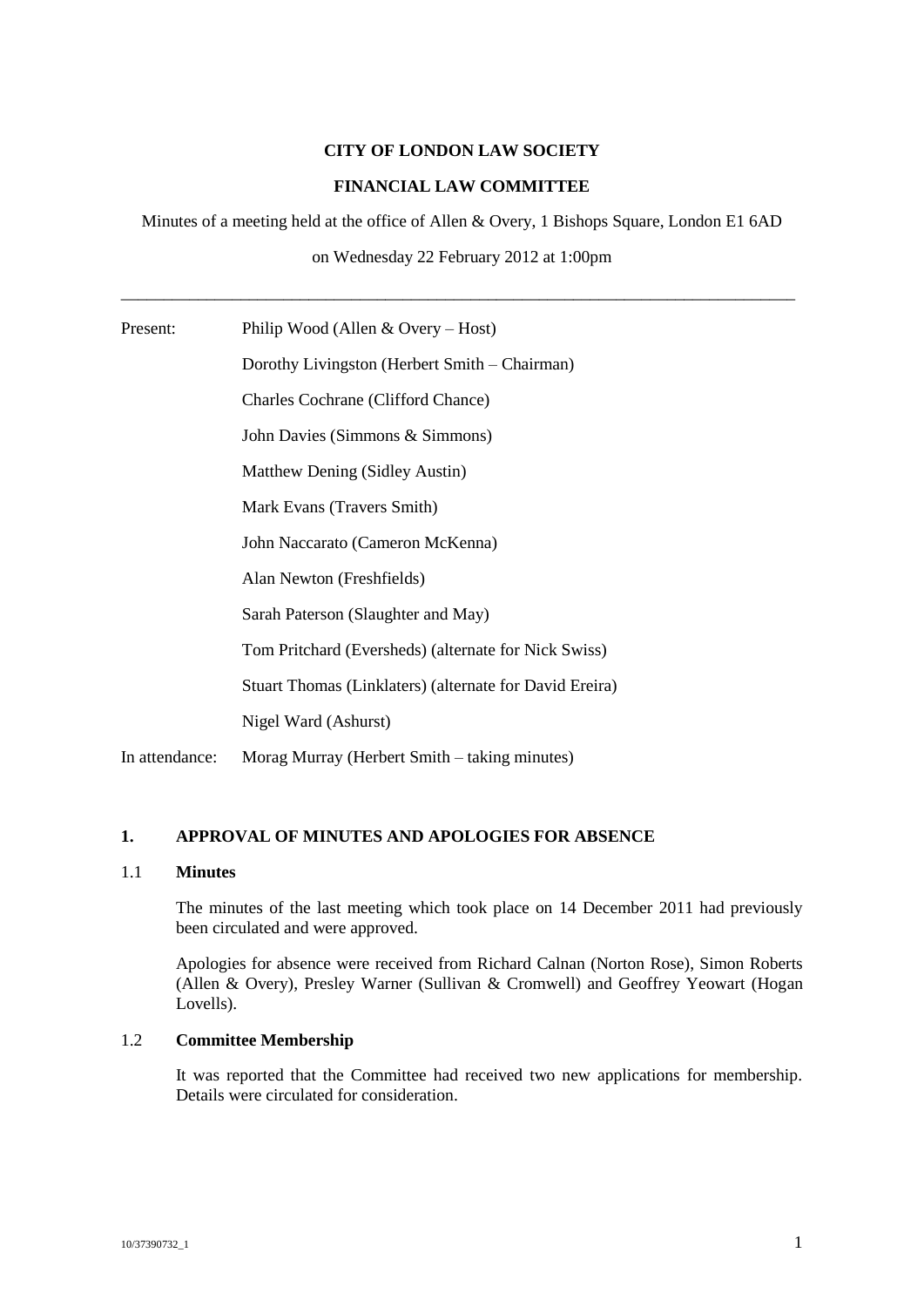*Afternote: it was decided that the Committee size and range was right at present and those expressing interest would be advised. Opportunities to expand membership of working groups to non-members would be sought.*

## **2. REGISTRATION OF CHARGES**

#### 2.1 **Reform of the law on registration of charges**

It was noted that revised regulations for the registration of charges were awaited from BIS.

*Afternote: these have not yet emerged from Parliamentary Draftsman, who have been consulted.*

# 2.2 **Scottish Charges: implementation of the Bankruptcy and Diligence (Scotland) Act and Scottish Law Commission paper regarding moveables**

The Committee was reminded that Geoffrey Yeowart and Dorothy Livingston are members of a group advising the Scottish Government on these issues. There was nothing new to report in relation to those issues since the Committee's previous meeting.

*Afternote: The report has now been published and the Scottish Government intend to consult stakeholders.* www.scotland.gov.uk/Resource/Doc/254430/0121799.pdf

# 2.3 **Secured Transaction Reform working party**

A CLLS working party led by Richard Calnan has been established to consider secured transaction reform. A list of questions on the creation and registration of security had been circulated to the working party members, who were due to meet on 27 February 2012.

# 2.4 **Secured Lending Reform Bill 2010-11 (Private Members' Bill sponsored by George Eustice)**

The Committee was reminded that the premise of this Bill was to stop banks foreclosing on property. Government support of the Bill would be required for it to proceed any further. The second reading had moved to 30 March 2012.

*Afternote: this bill appears to have fallen away.*

# **3. FINANCIAL STABILITY**

### 3.1 **Euro issues**

A general discussion was held regarding the eurozone crisis and its impact on financial institutions and finance documents.

#### 3.2 **Independent Commission on Banking (ICB)**

The Committee noted the Government's announcement in December 2011 that it intended to implement most of the recommendations in the ICB report. The Committee was particularly concerned about the proposed "bail-in" mechanism. Whilst there may be some scope for some bank debt being subject to bail-in, the current proposals do not provide enough certainty for banks or for potential investors in banks. The Committee was concerned that the uncertainty could have severe cost implications for banks, with adverse consequences for the availability of funds to the wider economy.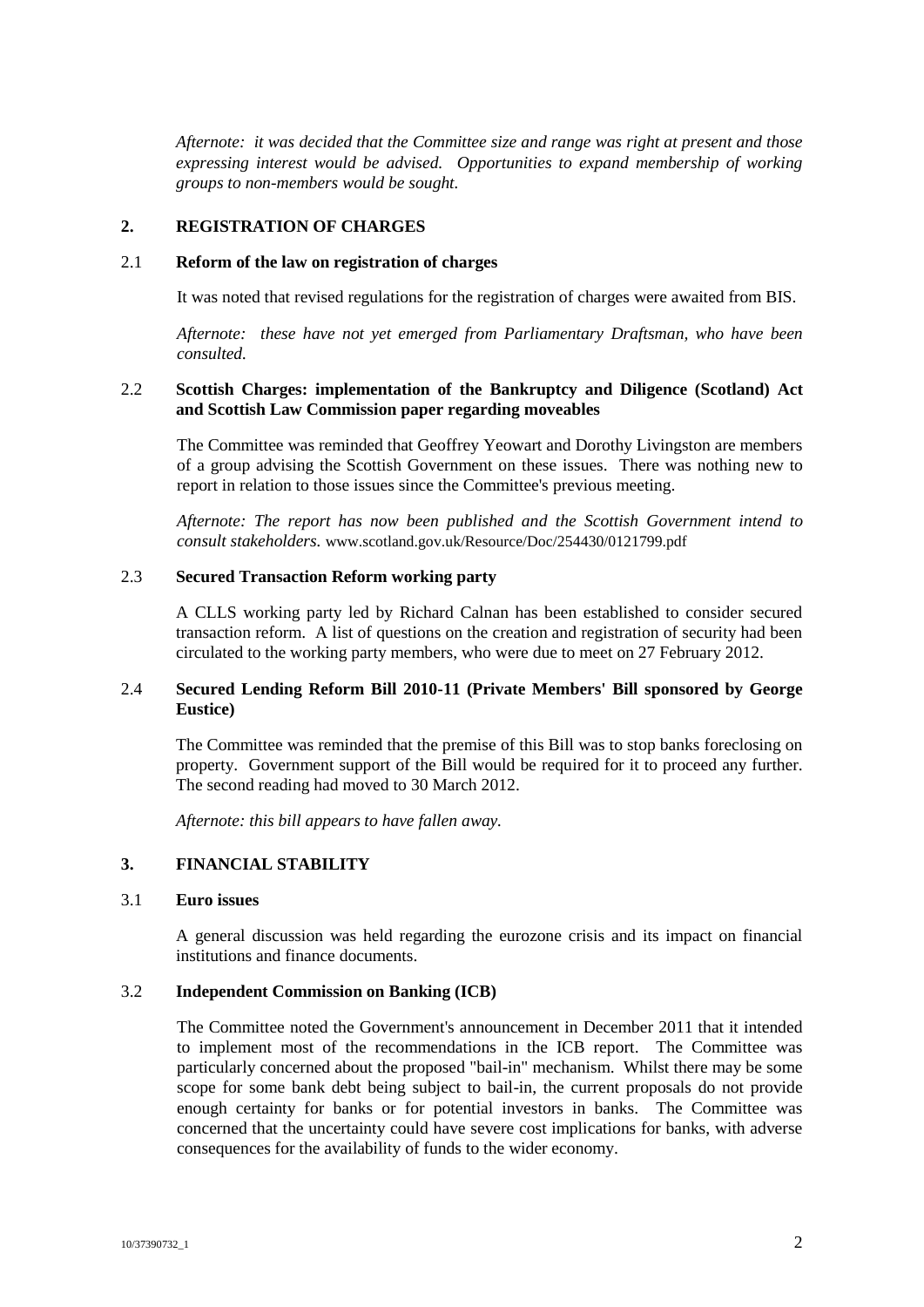Dorothy Livingston reported that she was the chairman of a Law Society cross-disciplinary group which was reviewing the impact of the ICB recommendations.

*Afternote: The Committee has commented to the European Commission which issued a discussion paper on this topic: the response is available on the CLLS website. A Bill has been announced in the Queen's speech but there will be a further round of consultation before this is put forward for legislation. EU implementation of Basle III and its moves on pre-insolvency measures for banking groups may limit the scope of UK legislation.*

## **4. INSOLVENCY**

#### 4.1 **Insolvency Service consultation on Petition Reform (Nov 2011)**

In November the Insolvency Service had issued a consultation on Reform of the Process to Apply for Bankruptcy and Compulsory Winding Up. Following discussions between David Ereira and Hamish Anderson, chairman of the CLLS Insolvency Law Committee, the Insolvency Law Committee's response (now available on the CLLS website) to the consultation covered the following areas of concern to the Financial Law Committee:

- 4.1.1 **Section 127 Insolvency Act:** This provision, rendering void any disposition of the debtor's property made after the commencement of winding-up proceedings, will continue to apply, but as there will be no filing at court of the winding-up application under the proposed regime, and no advertisement of the application, counterparties will not have any way of knowing whether or not section 127 applies. This could be an issue for business sales, banks running current accounts etc;
- 4.1.2 **Scope:** The proposals (such as the requirement to accompany a statutory demand with a notice telling the debtor where to get "free, independent debt advice") could be inappropriate where debts are owed by large companies;
- 4.1.3 **Test of Insolvency:** The proposals seem to assume that compulsory winding-up petitions are served on the basis of a statutory demand or unsatisfied judgment. Statistically, this is normally the case, but there is no real consideration of how applications based on impending illiquidity (section  $123(1)(e)$ ) or balance sheet insolvency (section 123(2)) would be treated; and
- 4.1.4 **Provisional Liquidation:** The proposals do not contemplate the circumstances in which provisional liquidation becomes necessary, in order to preserve the company's assets.

## 4.2 **Cross Border Insolvency**

It was reported that the Financial Markets Law Committee ("**FMLC**") is monitoring a number of EU initiatives relating to cross-border insolvency. Dorothy Livingston, who sits on the FMLC Committee, offered to update the Committee of further developments in due course.

*Afternote: see 3.2 above.*